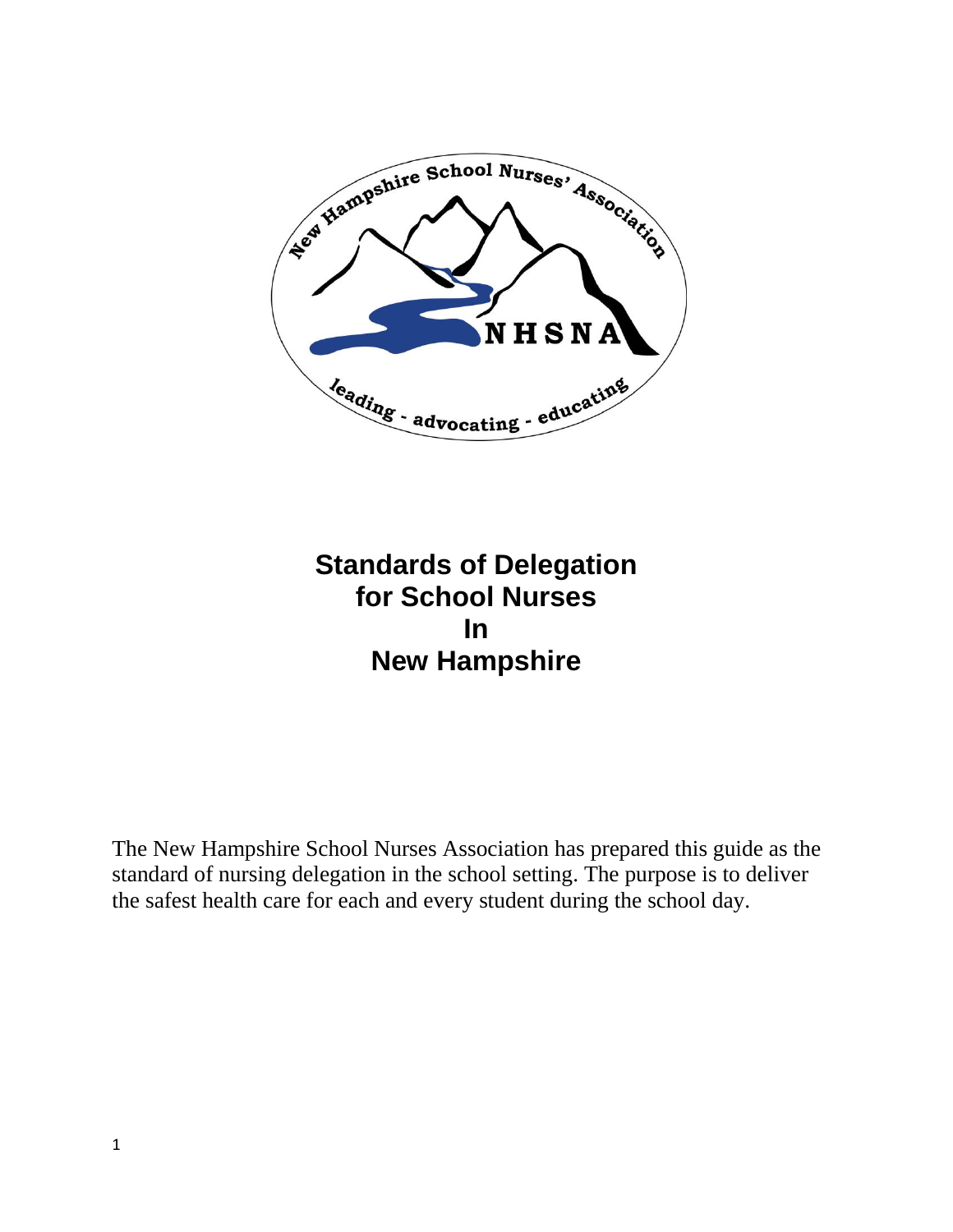## **What is Delegation?**

Delegation involves "the *transfer of responsibility* for the performance of a task from one individual to another *while retaining accountability* for the outcome. Example: the RN, in delegating a task to an assistive individual, transfers the responsibility for the performance of the task but retains professional accountability for the overall care."

ANA. (2010). Nursing: Scope and Standards of Practice, 2nd Ed. p. 64

Delegation involves the assignment of activities or tasks related to patient care to unlicensed assistive personnel while retaining accountability for the outcome. The registered nurse *cannot delegate responsibilities related to making nursing judgments except to another qualified registered nurse.* Examples of nursing activities that cannot be delegated to unlicensed assistive personnel include but are not limited to assessment and evaluation of the impact of interventions on care provided to the patient.

> Adapted from Fowler, M.D.M. (2008). Guide to the Code of Ethics for Nurses: Interpretation and Application, p. 49

## **Can the School Nurse Delegate?**

Yes, however school nurses are accountable to the NH Nurse Practice Act, the NH State Department of Education and the NH Board of Pharmacy and must follow all applicable laws. This includes the delegation of routine and/or emergency medication.

#### **Can a parent delegate in the school setting?**

Per NH Department of Education Technical Advisory re: Ed 311.02 (February 4, 2009): A school nurse alone has the authority to delegate medication administration and may delegate only if appropriate under the Nurse Practice Act. Parents may not delegate medication administration directly in the public school setting. See "NH Medication Administration during the School Day" below.

#### **What if the school nurse feels that delegation is not safe?**

If the school nurse care cannot be safely delegated, a licensed nurse will need to accompany the student on a field trip and/or to a school sponsored activity.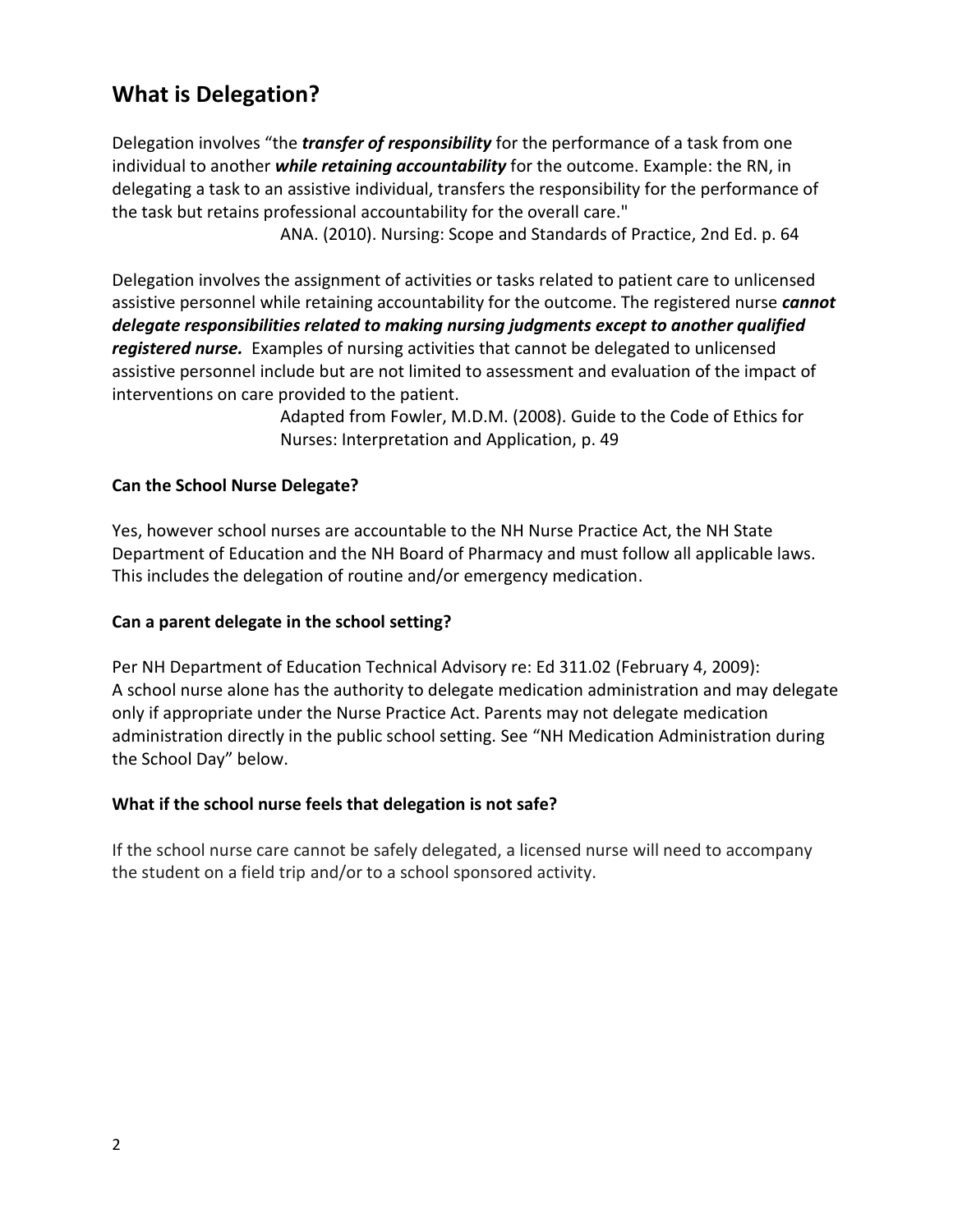## **New Hampshire Board of Nursing Rules on Delegation:**

**Nur 404.01** Purpose.

1. The purpose of Nur 404.01 to Nur 404.07 is to regulate the delegation of tasks of client care by licensed nurses to licensed and unlicensed persons, pursuant to RSA 326-B:28 and RSA 326-B:29.

(b) The purpose of Nur 404.08 to Nur 404.11 is to regulate the delegation of tasks of administration of medication tasks by licensed nurses to MNA, pursuant to RSA 326-B:28 and RSA 326-B:29. [Source.](http://www.gencourt.state.nh.us/rules/state_agencies/sourcenur.html) #6778, eff 6-26-98; ss by #7741, eff 8-13-02; ss by #8873, eff 4-24-07; ss by #9096, eff 2-23-08; ss by #9395, eff 2-25-09; ss by #10299, eff 3-22-13; ss by #10571, eff 4-17-14

**Nur 404** Before delegating, the school nurse must review the NH Board of Nursing rules for delegating to licensed and unlicensed personnel.

**Nur 101.08** "Delegation" means the transfer, at the discretion of the nurse, of authority for the performance of a task of client care from the licensed nurse with authority to perform the task to someone who does not otherwise have such authority. [Source.](http://www.gencourt.state.nh.us/rules/state_agencies/sourcenur.html) (See Revision Note at chapter heading for Nur 100) #5887, eff 8-26-94; ss by #6778, eff6-26-98; ss by *#7736, eff 8-6-02*; ss by *#8777, eff 12-23-06; ss by #10296, eff 3-22-13*; *ss by* #*10569, eff 4-17-14* (from Nur 101.07)

**Nur 101.07** "Delegatee" means the person to whom a licensed nurse delegates a task of client care. [Source.](http://www.gencourt.state.nh.us/rules/state_agencies/sourcenur.html) (See Revision Note at chapter heading for Nur 100) #5887, eff 8-26-94; ss by #6778, eff 6-26-98; ss by *#7736, eff 8-6-02*; ss by *#8777, eff 12-23-06; ss by #10296, eff 3-22-13*; *ss by* #*10569, eff 4-17-14* (from Nur 101.06)

## **The Department of Education makes the following provision:**

When a Licensed Practical Nurse (LPN) or LNA works in the public school setting, she or he must work under the supervision of the School Registered Nurse (RN) as per RSA 200:31. Per New Hampshire Board of Nursing, Nur 404.01 Purpose. (a) The purpose of Nur 404.01 to Nur 404.07 is to regulate the delegation of tasks of client care by licensed nurses to licensed and unlicensed persons, pursuant to RSA 326-B:28 and RSA 326-B:29.NUR 404.07 (c) A delegating licensee shall: (1) Introduce the delegatee to the client; and (2) Supervise the delegatee's performance of the delegated task on either a continual or an intermittent basis, as warranted by the following:

- a. The complexity of the delegated task of client care;
- b. The condition of the client;
- c. The degree of the competency of the delegatee; and
- d. The familiarity of the delegatee with the environment in which the task is to be performed.

A school nurse and LPN/LNA can work as a team in the same health office. The school nurse has a multi-faceted role in the school setting by supporting physical, mental, emotional, and social health of all students in order to maximize success in the learning process. The school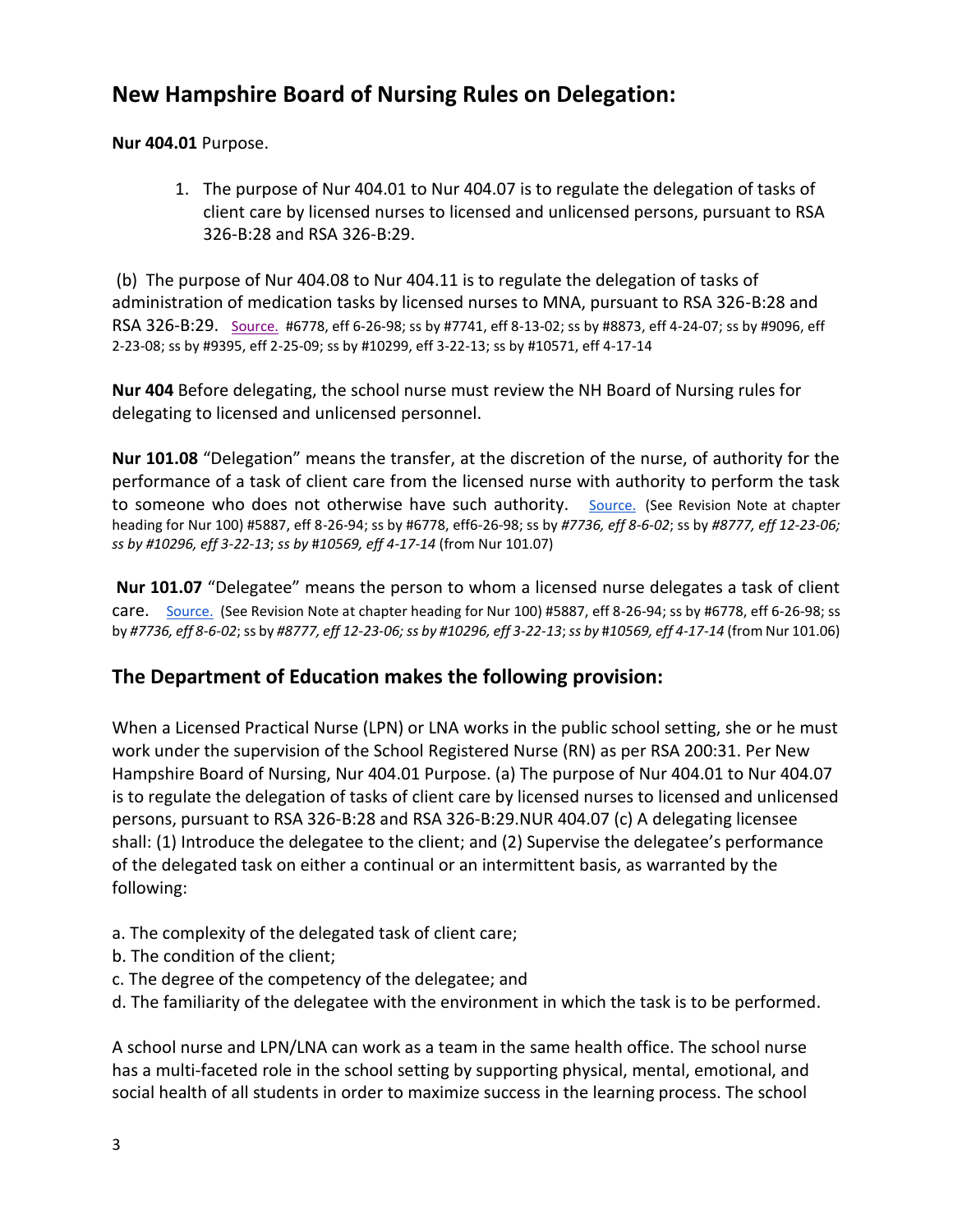nurse has the health expertise essential to school educational teams, reducing the health related barriers to learning, as well as, ensuring a safe environment for the school community. It is the breadth of the nursing activities contained in the school nurse role in the unique nonmedical setting of a school that differentiates the professional registered nurse. The school nurse assigns specific tasks. An LPN/LNA cannot work alone to run the health office. A school health office is a walk-in clinic for unpredictable emergencies and illnesses and the assessment required and evaluation of implemented health care is at the RN level. LPN's are, per scope of practice under RSA 326-B:13, "(b) planning nursing care for clients with stable conditions". For example, the school nurse has written a health care plan for a student with diabetes and delegates which aspect of the plan is appropriate for the LPN to implement. If the school nurse determines the student with diabetes is stable, then an LPN could provide the nursing services on a field trip with the student's written health care plan. The LPN would plan the nursing care for the field trip from the written health care plan. The School Nurse must keep in mind the younger the student, the more difficult the student's ability to communicate their health care problem.

"School Activities" are field trips, school sports events and other such gatherings that are planned for students. Medication Administration is detailed in the Ed 311.02 Medication During School Day Advisory.

When an RN or LPN is not available to a school, at least one other person who has a current first aid and CPR certification shall be available. For clarification, the LPN scope of practice does not allow independent practice. If an LPN is working in the school, the school nurse provides supervision in the same health office or assigns LPN specific health care task of individual student based on the care plan. In order to ensure that one trained person is indeed available to students during school hours and during scheduled school activities, it may necessitate training a variety of personnel. Being available means they must be on school grounds during school hours or present at scheduled school activities so that they can provide emergency care immediately.

(From Technical Advisory 306:12 Depart of Education)

**Ed 311.02 (d)** the school nurse may delegate the administration of medications, if appropriate, to others pursuant to RSA 326-B and NUR 404.

**Ed 311.02 (f)** if the school Nurse is not available the building principal or designee is permitted to assist the student in taking required medications by

- 1. Making such medications available to the student; and
- 2. Observing the student as he/she takes or does not take his/her medication;
- 3. Recording whether the student did or did not take his/her medication.

## **How is "a school day" is defined when it comes to medication administration during the school day?**

In New Hampshire, a school day includes any and all school sponsored activities in which students participate. All students, including students with special healthcare needs, have the right to participate in all school sponsored activities including field trips and events scheduled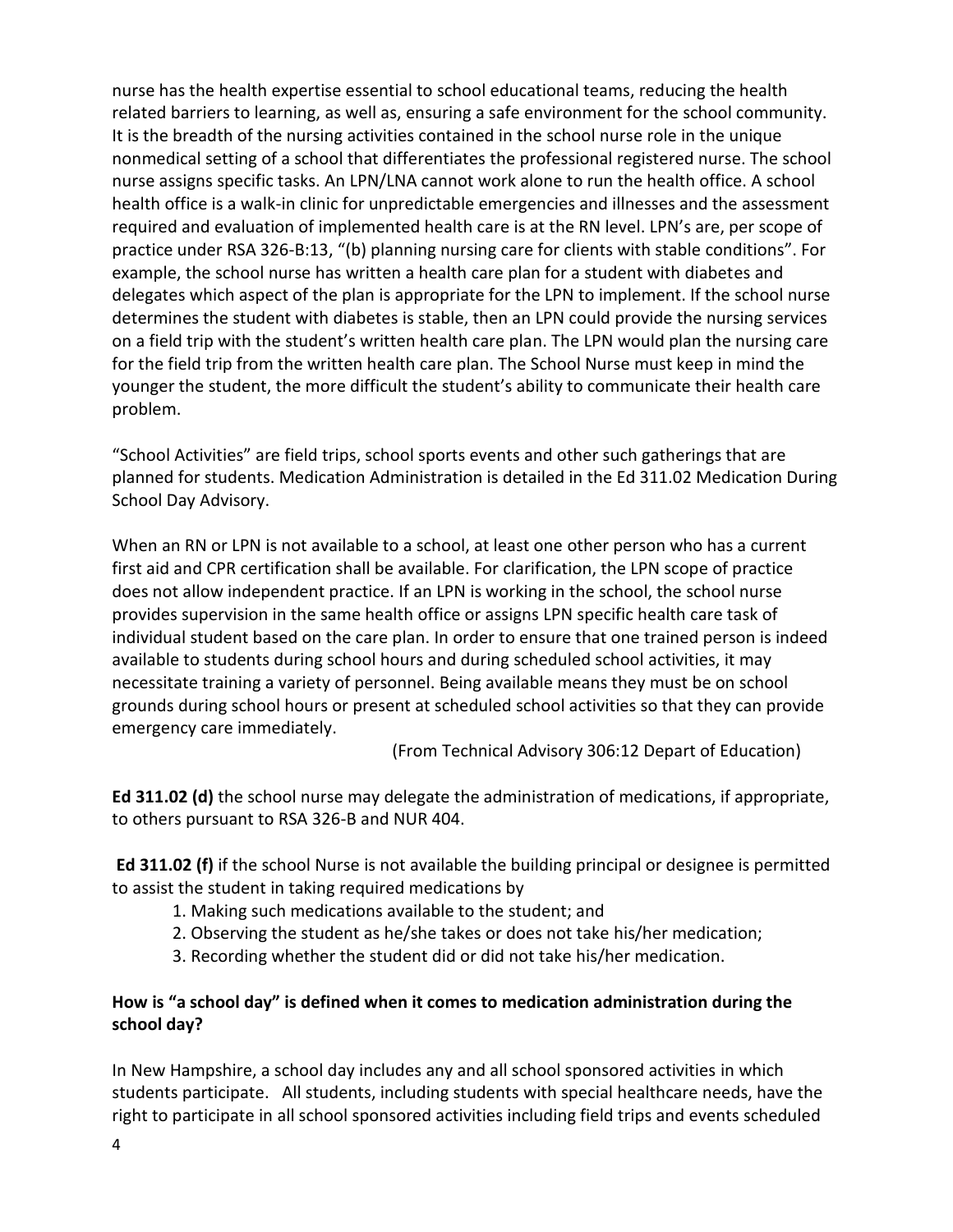outside of regular school hours such as sports, clubs, social activities. References in Department of Education rules include:

**306.12** School Activities are field trips, school sports events, and other such gatherings that are planned for students.

**311.02** For the purpose of this rule School Day means any time during the day, afternoon, or evening when a child is attending school or other school related activity.

#### **NH Medication Administration during the School Day**

**NH Department of Education Technical Advisory re: Ed 311.02 (February 4, 2009) <http://www.education.nh.gov/standards/documents/medication.pdf>**

Any prescription medication to be taken by a public school student during the school day requires the involvement of a school nurse regardless of the route of administration. The school nurse must verify the prescription, parental authorization, and accuracy of emergency contact information. The school nurse must also have in place a system to document adverse reactions to the medication and to safely store the medication. After the above requirements are met, the principal or designee **may assist** students with their prescriptions if the nurse is unavailable. This assistance consists of providing the medication to the student then observing and documenting that the student took the medication. However, if the medication requires **administration**, that is, the student cannot take the medication by themselves with the assistance described; only the school nurse or an appropriate delegate may administer the prescription**. A school nurse alone has the authority to delegate medication administration** and may delegate only if appropriate under the Nurse Practice Act. **Parents may not delegate medication administration** directly in the public school setting. Ideally, the school nurse will work with the parent and/or guardian to identify appropriate delegates since parental approval and authorization is required.

If, in conjunction with medication administration, the student requires a comprehensive nursing assessment and/or evaluation, **this must be done by an RN and cannot be delegated.** Supervision will be provided on a continual or intermittent basis as per the Board of Nursing Administrative Rules. The nurse shall develop a system to ensure the delegatee will follow a care plan or an emergency care plan, especially if the school nurse will not be available for consultation or assistance at the time the medication will be administered. The established plan must take into consideration the individual student needs and the context when the medication may be needed (e.g., location, activities, availability of EMS, availability of parent or guardian). It may include instructions for calling 911 and/or the parent as appropriate as well as ensuring immediate and adequate first aid if needed.

## **What about Emergency Medications?**

The administration of medications to treat an emergent health crisis requires the school nurse to prepare a student-specific Individual Emergency Health Care Plan. This must include a complete and thorough review of the student health history, determination of the potential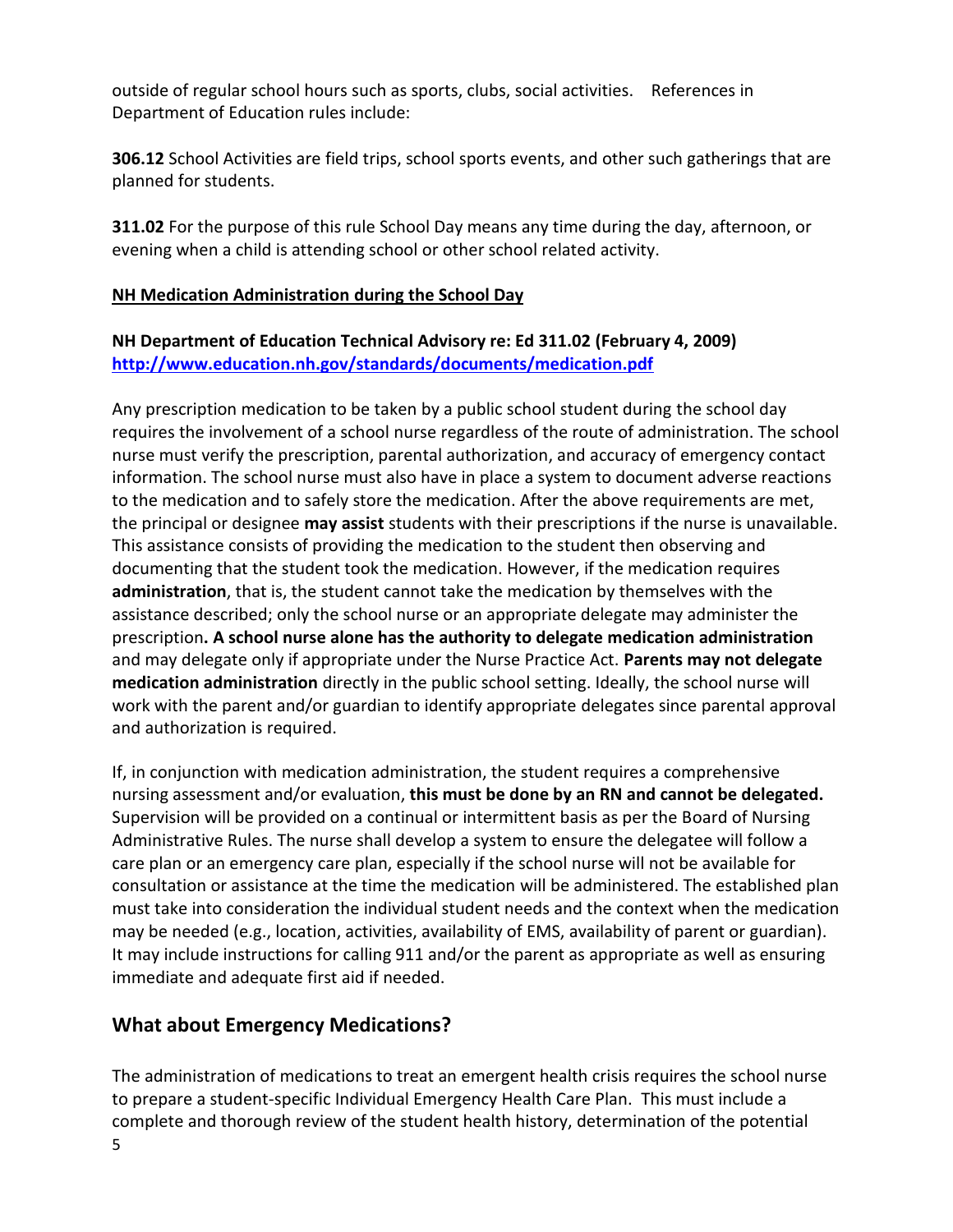need for emergency medication, and development of a very specific plan for the administration of necessary medication. Consideration must include the student, family, school administration, and school staff as well as the stability of the student health status.

The language of the NH Board of Nursing rules has been changed to include the necessary assessment of the stability of the patient by the Licensed Nurse. In the school setting this would be the School Nurse.

**Nur 101.21** "Stable client" means a client whose overall health status, as assessed by a licensed nurse, is at the expected baseline or with predictable or expected responses that can occur with known chronic or long term medical conditions.

## **How Do I Delegate?**

## **DESCRIPTION OF ISSUE**

Nursing tasks commonly performed in the home setting by a parent/guardian or caregiver take on a more complex dimension in the school setting. Often parents and school administrators are confused about why what appears to be a simple task is held to a much different and higher standard at school (NASN, 2005). The school nurse practices in the educational setting where nurses support the primary purpose of providing education and must consider meeting federal mandates, nursing licensure standards and parental expectations when working to ensure the health and safety of all students.

Delegation of nursing care is a legal term and a complex skill requiring sophisticated clinical judgment and final accountability for care of the client (NCBSN, 2005). Effective delegation in school nursing practice requires a registered nurse who has the requisite skill, expertise and authority to practice in the state in which the delegation occurs.

ANA defines nursing delegation as *transferring the responsibility of performing a nursing*  activity to another person while retaining accountability for the outcome (ANA/NCSBN, 2006); National Association of State School Nurse Consultants [NASSNC], 2010). Nurses are accountable to: (1) state laws, rules, and regulations; (2) employer/agency regulations, and (3) standards of professional school nursing practice, including those pertaining to delegation. The decision to delegate is a serious responsibility that the registered nurse determines on a caseby-case basis based on the needs and condition of the student, stability and acuity of the student's condition, potential for harm, complexity of the task, and predictability of the outcome (ANA, 2005) Prior to delegation, a student assessment is required to guide the school nurse in determining the level of training and supervision required for safe delegation for this specific student and assignment.

Supervision of delegated nursing tasks means the delegating registered nurse must periodically monitor and assess the capabilities and competencies of the licensed practical nurse or unlicensed personnel to safely perform delegated tasks. Only the registered nurse determines how closely and often an unlicensed individual must be supervised and reassessed. If an individual who has been assigned by a school administrator is not suitable for the task, whether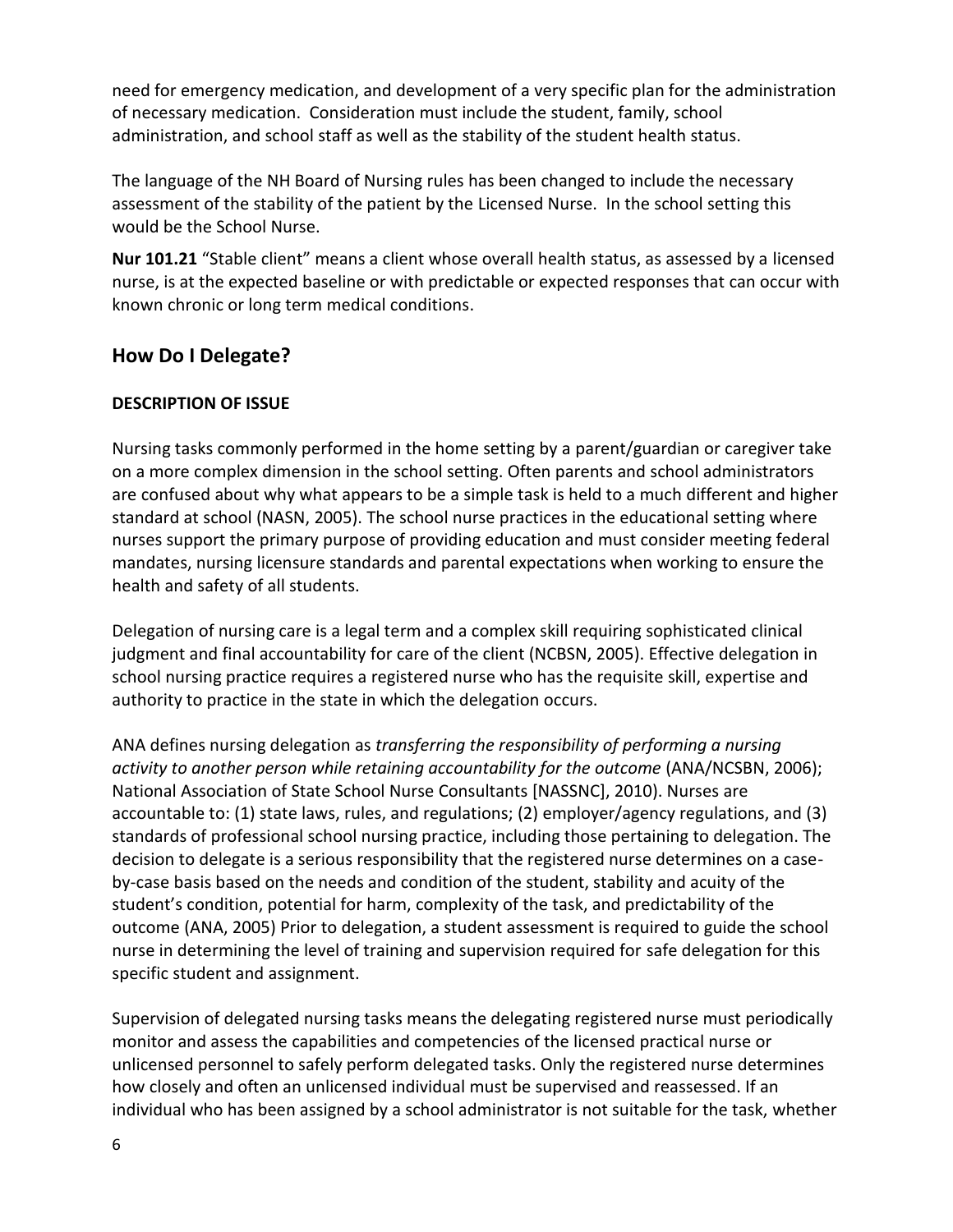it is due to lack of education, attentiveness, availability or proximity, the registered nurse must work with administration to locate a better suited individual. The registered nurse adheres to the state nurse practice act and standards of nursing practice, even if it is conflicts with an administrator's directives. The school nurse alone makes the decision to delegate for the safe delivery of health care in the school setting.

## **RATIONALE**

The appropriate professional to delegate nursing tasks is the registered professional nurse. Delegation is not appropriate for all students, all nursing tasks, or all school nurse practices. The American Nurses Association (2005) does not support nurses delegating steps in the nursing process, including nursing assessment or the use of nursing judgment (ANA/NCBSN, 2006). Key factors guiding determination for delegation include the following: state laws, rules, and regulations; safety issues; medical needs of students; school practice characteristics; and unlicensed assistive (UAP) competence.

To provide for safe care, nurses can utilize the Five Rights of Delegation (ANA/NCSBN, 2006) to guide their assessment of whether delegation is appropriate for the student and the situation.

- 2. The Right Task
- 3. The Right Person
- 4. The Right Direction
- 5. The Right Supervision
- 6. The Right Circumstance

When a review of the Five Rights of Delegation indicates that delegation is appropriate, the school nurse must develop an individualized healthcare plan (IHP) outlining the level of care and health care interventions needed by the student and indicating which tasks can and cannot be delegated. Further, the continuous process of evaluation should be based on outcomes of care, ensuring that the delegated task is completed properly and produces the desired outcome.

## **American Nurses Association • Principles for Delegation**

## *Overarching Principles:*

- The nursing profession determines the scope of nursing practice.
- The nursing profession defines and supervises the education, training and utilization for any assistant roles involved in providing direct patient care.
- The RN takes responsibility and accountability for the provision of nursing practice.
- The RN directs care and determines the appropriate utilization of any assistant involved in providing direct patient care.

 The RN accepts aid from nursing assistive personnel in providing direct patient care. *Nurse-related Principles:*

- The RN may delegate elements of care but does not delegate the nursing process itself.
- The RN has the duty to answer for personal actions relating to the nursing process.
- The RN takes into account the knowledge and skills of any individual to whom the RN may delegate elements of care.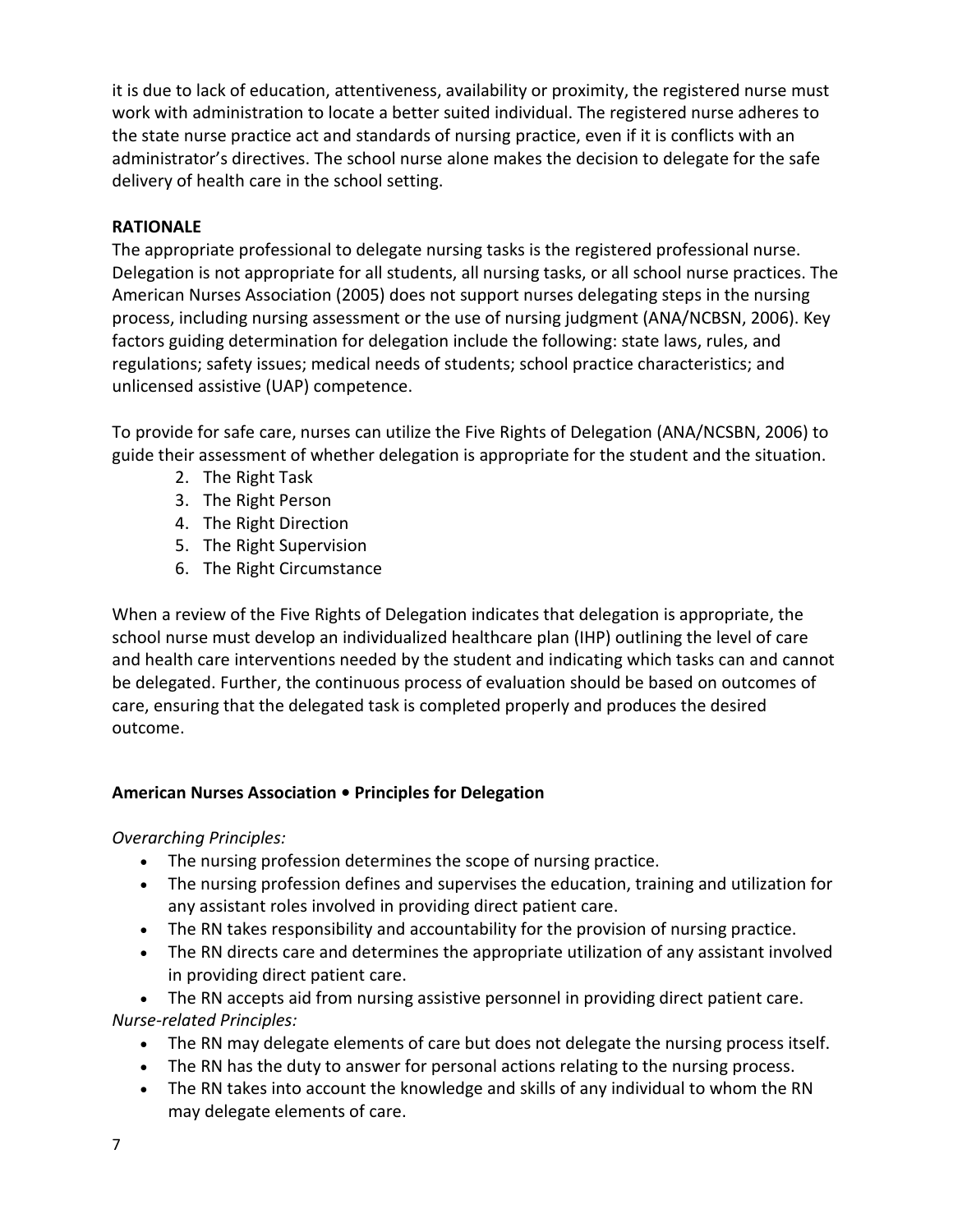## **Recommended Criteria for Selection of Emergency Medication Delegatees**

In choosing a delegate, it is recommended that the school nurse consider this person's experience in emergency events/medications.

## **Before delegating to unlicensed school personnel the following criteria must be met:**

- 1. The individual must be CPR and First Aid hold current CPR and First Aid certification.
- 2. The individual must be willing to learn how to perform the task of administering the emergency medication during an emergent event.
- 3. The individual must sign a designated form stating they are competent and willing (not coerced) to assume responsibility to administer emergency medication.
- 4. The individual must participate in initial training by the School Registered Nurse, demonstrate skill required, followed by quarterly review of said task.
- 5. The individual must be an employee of the School District.

## **Delegation of Glucagon**

- 1. The student must be competent in self-management of his/her diabetes.
- 2. The student must have a current Individual Health Care Plan and Emergency Health Action Plan that indicates the student self-manages his/her diabetes, signed by parent, student and health care provider.
- 3. Delegatee is identified in the Individual Health Plan.
- 4. Delegatee is an individual known to the student.

## **Delegation of Diastat/midazolam**

**1.** The student must have chronic seizure activity in a predictable pattern.

**2.** Parent, student, and health care provider document agreement of the delegation of emergency Diastat /midazolam to be given by an unlicensed school personnel.

3. The student must have a current Individual Health Care Plan and Emergency Health Action Plan that provides detailed description of this student's seizures and protocol.

4. Delegatee is identified in the Individual Health Care Plan.

1. Delegatee is an individual known to the student.

## **Helpful Guidance regarding Delegation:**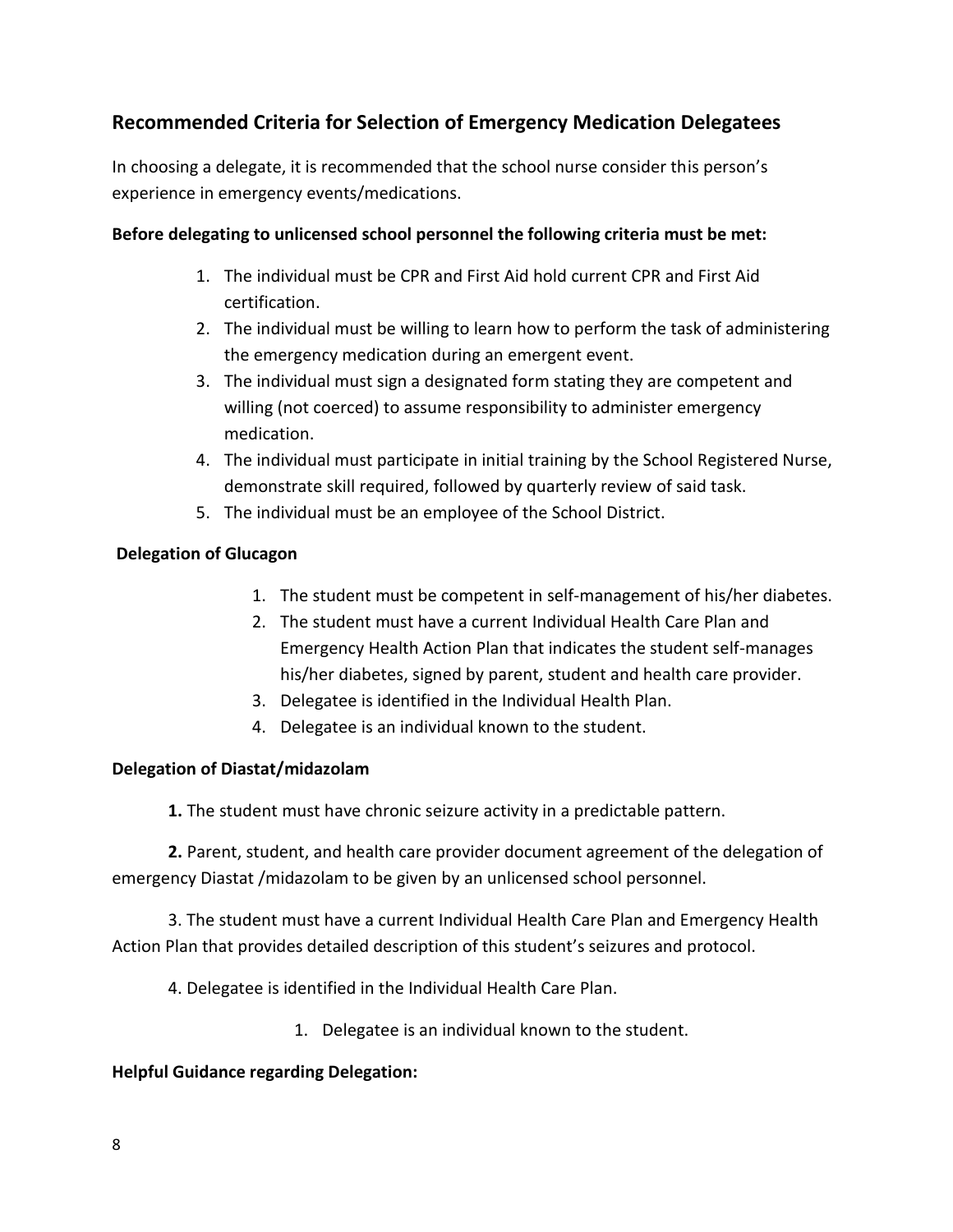Make sure that the person you delegate to understand that they cannot delegate this task to another person

When you educate those who will be delegated to be sure that they both hear and understand the training.

When delegating a task be sure that you know the following—recent changes in medication, recent 911 calls and recent hospitalizations. If any of these have occurred or you do not know the answer to any of these questions you would not want to delegate a task.

Five Rights of Delegation:

- 1. The right task
- 2. Under the right circumstances
- 3. To the right person
- 4. With the right directions and communication and
- 5. Under the right supervision and evaluation

**Epinephrine auto injectors and asthma inhalers are part of First Aid training. The school nurse will review the appropriate use of said device as prescribed in the student Emergency Action Plan.**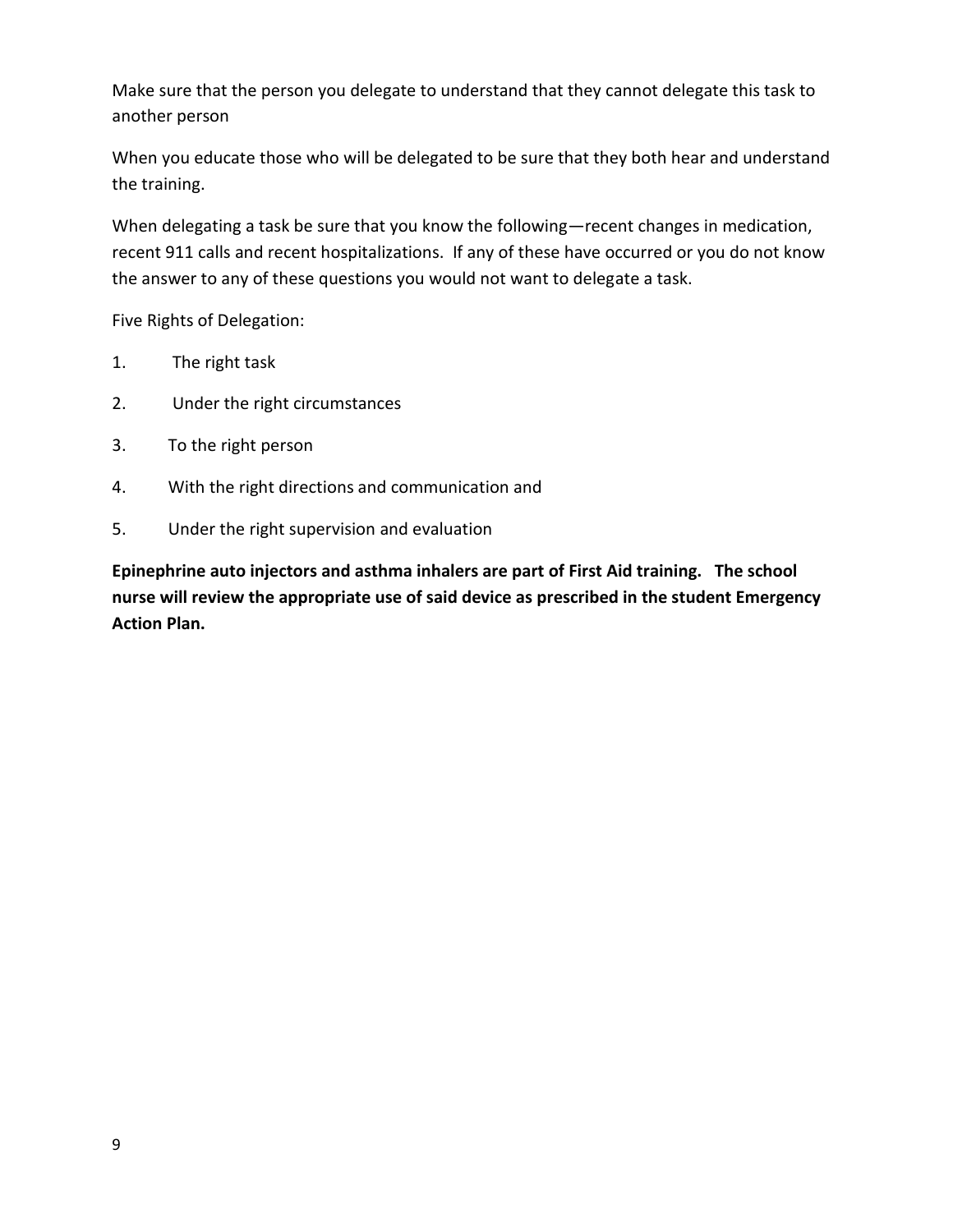## **Frequently Asked Questions about Delegation**

*These questions were generated for an Evening of Discussion that was hosted by the New Hampshire Board of Nursing and the New Hampshire School Nurses Association on August 26th, 2014.* 

*Is it within the NH BON NUR 404 rules to:*

*1. Delegate emergency Intramuscular medications to unlicensed school personnel (lay person)?* 

*Yes, providing that the person to whom the task is delegated has been trained/educated, accepts the responsibility and their competency is periodically evaluated.*

*2. Delegate administration of rectal valium for seizure to unlicensed school personnel (lay person)?* 

*Yes, providing the person to whom the task is being delegated has been trained/educated, accepts the responsibility, and their competency is periodically evaluated.*

*3. Delegate emergency medications, other than the medications that follow under standard first aid program for layperson (rescue inhalers and epi-pens), to the unlicensed school personnel on a field trip?*

*Yes, providing the person to whom the task is being delegated has been trained/educated, accepts the responsibility, and their competency is periodically evaluated. The nurse must confirm that the unlicensed person accepts the responsibility and understands that they cannot delegate this task to another person.*

*4. Can a School Nurse delegate emergency medications when he/she is unavailable to provide supervision, such as after-school activities, evening and weekend programs?*

*Yes, under education law, the child in the public school setting is entitled to attend any school sponsored event and the parent/guardian is not required to attend. It is the school's responsibility to provide the necessary health care needs of the child so as to allow access to attend the school sponsored event. The person to whom this task is delegated must be trained/educated by the school nurse and their competency is evaluated periodically. The nurse must confirm that the unlicensed person accepts the responsibility and understands that they cannot delegate this task to another.*

*Is it within the scope of practice of the school nurse to:*

*5. Administer over-the-counter medications with a parent/ guardian permission and no health care provider medication order?* 

*Yes. However, the first dose of any medication should not be given in school because you do not how the individual will react to the medication*

## *Other questions relating to NUR 404 rules:*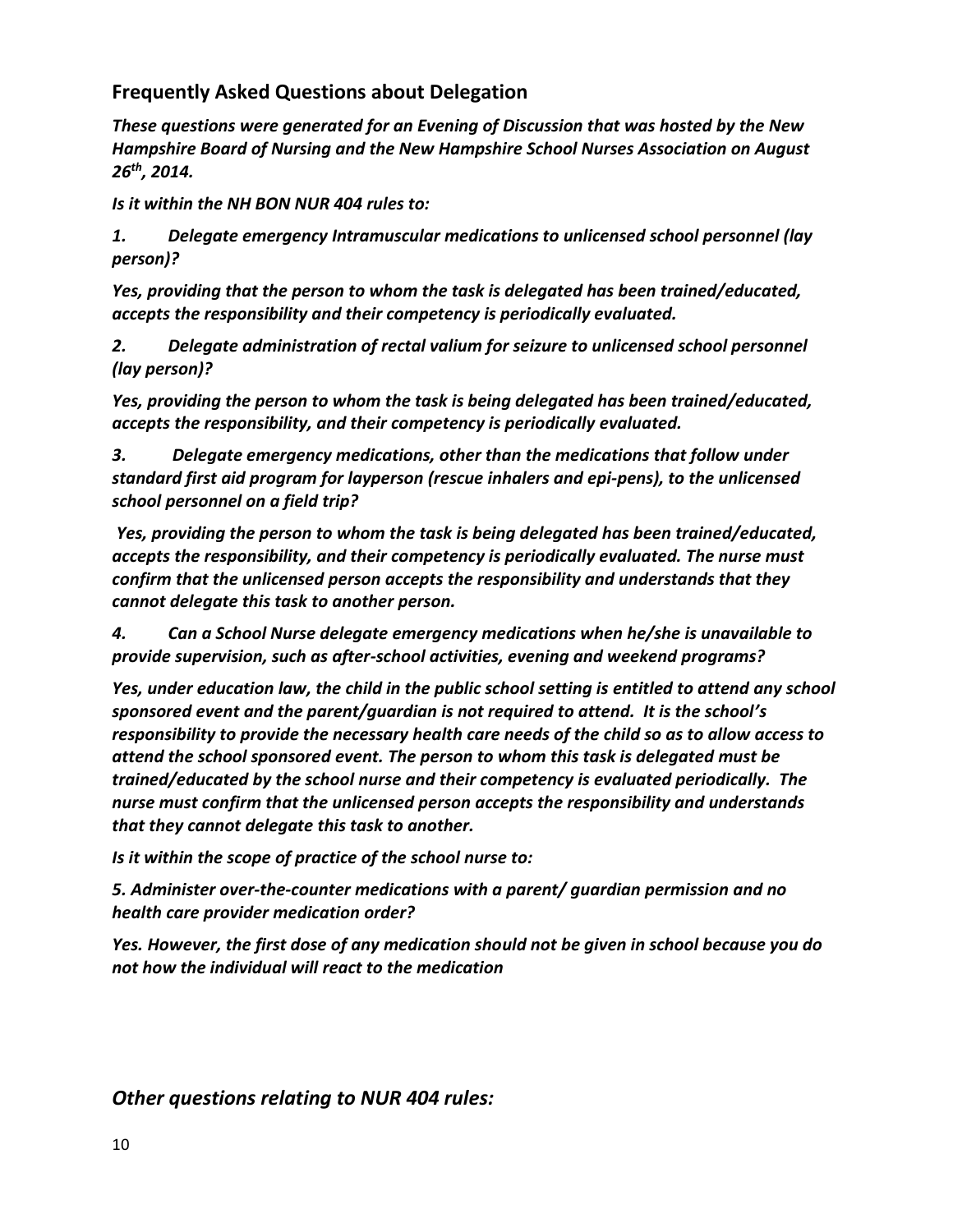*In the event a non-nurse school administrator who is the school nurse's superior, directs the school nurse to train an unlicensed employee on emergency medication administration and the school nurse feels this is inappropriate and unsafe delegation, what should the school nurse do when being coerced into delegation?* 

*The School Nurse should educate the School Administration and School Board, if appropriate regarding the all state regulations pertaining to delegation. The nurse must document her actions and meeting and keep this documentation in her personal (not personnel) files. The New Hampshire School Nurses Association provides support to its members. Nurses needing support regarding this issue should contact the current NHSNA President at nhschoolnurses.org*

#### *What recommendations would you have for a glucagon training program for lay people working in the school setting?*

*The delegate must be currently certified in CPR and First Aid. The minimum basic training must include:*

*• The basics of diabetes: the disease process, management of symptoms, the effect of exercise and illness on blood sugars, why care is required at school, the basics of diabetes care at school, short and long term consequences of diabetes.* 

*• How to manage mild to moderate hypoglycemia, as well as severe hypoglycemia* 

*Glucagon- what is glucagon? When would it be used?, side effects, administration technique. Review and successfully demonstrate proper administration using checklist provided with this document*

- *• Legal considerations*
- *• Review and document an understanding of the implementation of the student's Emergency Action Plan.*

## *What is the NH BON position on using a decision tree for delegation by Registered Nurses, such as, the 2012 ANA decision tree?*

*Both the ANA and the National Council of State Boards of Nursing have adopted papers on delegation. These may provide helpful guidance on this issue.* 

## *Can an LNA who is hired by a school district for a specific student to administer medication to this student?*

*Medication administration can be done by the School Nurse or by someone the school nurse has delegated to and trained/educated to meet the necessary health care needs of the student. LNA must follow current NH Board of Nursing scope of LNA practice for the school setting.*

## **RESOURCES**

#### **American Nurses Association Document***—* **Delegation in the School Setting: Is it a Safe Practice?**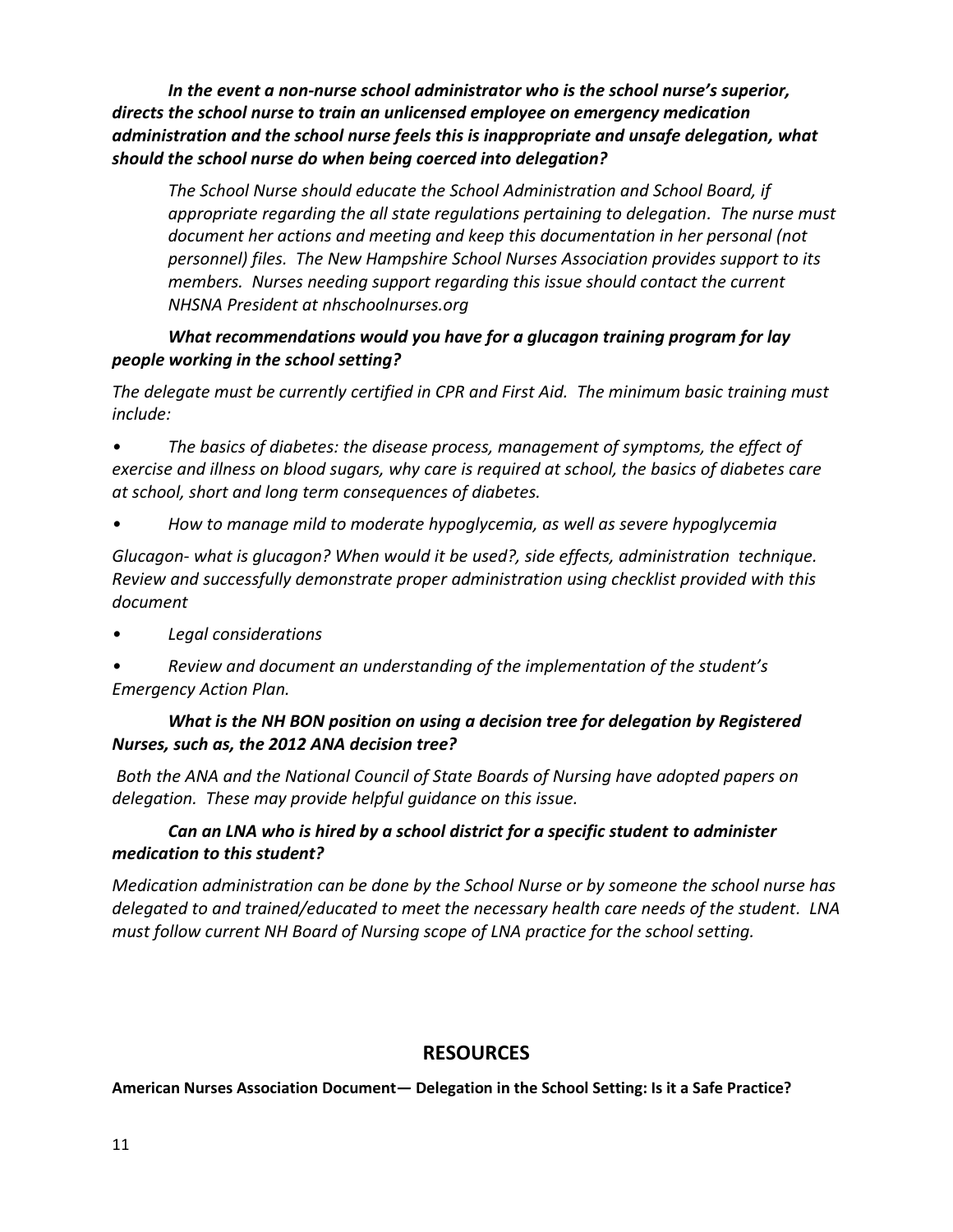[http://www.nursingworld.org/MainMenuCategories/ANAMarketplace/ANAPeriodicals/OJIN/Ta](http://www.nursingworld.org/MainMenuCategories/ANAMarketplace/ANAPeriodicals/OJIN/TableofContents/Vol152010/No2May2010/Delegation-in-the-School-Setting.html) [bleofContents/Vol152010/No2May2010/Delegation-in-the-School-Setting.html](http://www.nursingworld.org/MainMenuCategories/ANAMarketplace/ANAPeriodicals/OJIN/TableofContents/Vol152010/No2May2010/Delegation-in-the-School-Setting.html)

## **Criteria for Delegation**

[http://www.nasn.org/PolicyAdvocacy/PositionPapersandReports/NASNPositionStatementsFull](http://www.nasn.org/PolicyAdvocacy/PositionPapersandReports/NASNPositionStatementsFullView/tabid/462/ArticleId/116/Unlicensed-Assistive-Personnel-The-Role-of-the-School-Nurse-Revised-2011) [View/tabid/462/ArticleId/116/Unlicensed-Assistive-Personnel-The-Role-of-the-School-Nurse-](http://www.nasn.org/PolicyAdvocacy/PositionPapersandReports/NASNPositionStatementsFullView/tabid/462/ArticleId/116/Unlicensed-Assistive-Personnel-The-Role-of-the-School-Nurse-Revised-2011)[Revised-2011](http://www.nasn.org/PolicyAdvocacy/PositionPapersandReports/NASNPositionStatementsFullView/tabid/462/ArticleId/116/Unlicensed-Assistive-Personnel-The-Role-of-the-School-Nurse-Revised-2011)

## **Delegation Algorithm for Licensed Assistive Personnel**

[http://michigancenterfornursing.org/sites/default/files/Delegation%2BTree\\_NCSBN-ANA-\\_1.pdf](http://michigancenterfornursing.org/sites/default/files/Delegation%2BTree_NCSBN-ANA-_1.pdf)

**See sample skill checklists:**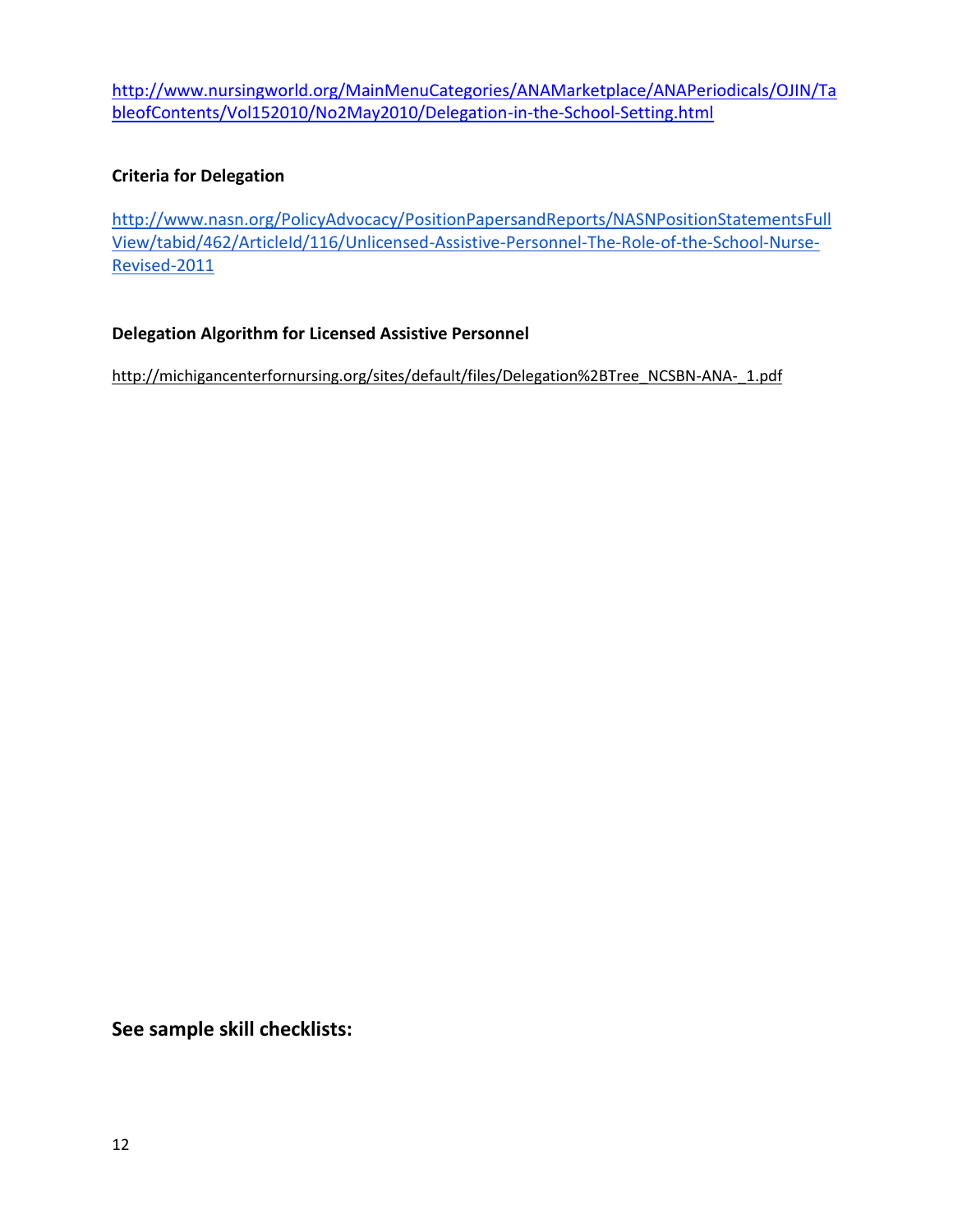# **Glucagon Administration Checklist**

|                |                               |  | School: _______________________                 |  |  |
|----------------|-------------------------------|--|-------------------------------------------------|--|--|
|                |                               |  |                                                 |  |  |
|                | Date of Initial Training/Demo |  | Date of Review: _______________                 |  |  |
| Direction:     |                               |  | Trained Demonstrate Review Review Review Review |  |  |
| $\mathbf{1}$ . | Put on Gloves                 |  |                                                 |  |  |

| 1. | Put on Gloves                                                                                                                                                                                                                                                                   |  |  |  |
|----|---------------------------------------------------------------------------------------------------------------------------------------------------------------------------------------------------------------------------------------------------------------------------------|--|--|--|
| 2. | Remove the flip-off seal from the bottle of<br>glucagon. Wipe rubber stopper on the bottle<br>with an alcohol wipe.                                                                                                                                                             |  |  |  |
| 3. | Remove the needle protector from the<br>syringe and inject the entire contents of the<br>syringe into the bottle of glucagon. (held<br>upright) DO NOT REMOVE THE PLASTIC CLIP<br>FROM THE SYRINGE. Remove the syringe<br>from the bottle.                                      |  |  |  |
| 4. | Swirl the bottle gently until the glucagon<br>dissolves completely. Glucagon should not<br>be used unless the solution is clear and of a<br>water-like consistency.                                                                                                             |  |  |  |
| 5. | Using the same syringe, hold the bottle<br>upside down and, making sure the needle tip<br>remains in the solution, gently withdraw all of<br>the solution (1 mg mark on the syringe) from<br>the bottle. (Children who weigh less than 44<br>Ibs will get half of the solution) |  |  |  |
| 6. | Remove the needle from the vial, hold the<br>syringe upright, and remove the bubbles from<br>the syringe. To remove the bubbles, flick or<br>tap the syringe until all bubbles move to the<br>top of the syringe and expel the air until only<br>medication is left.            |  |  |  |
| 7. | Expose the injection site (upper, outer area of<br>arm or thigh). Use the other hand to clean<br>the injection site with alcohol.                                                                                                                                               |  |  |  |
| 8. | Insert the needle into the loose tissue under<br>the cleansed injection site and inject all (or 1/2<br>for children under 44 lbs) of the solution by<br>pushing the plunger.                                                                                                    |  |  |  |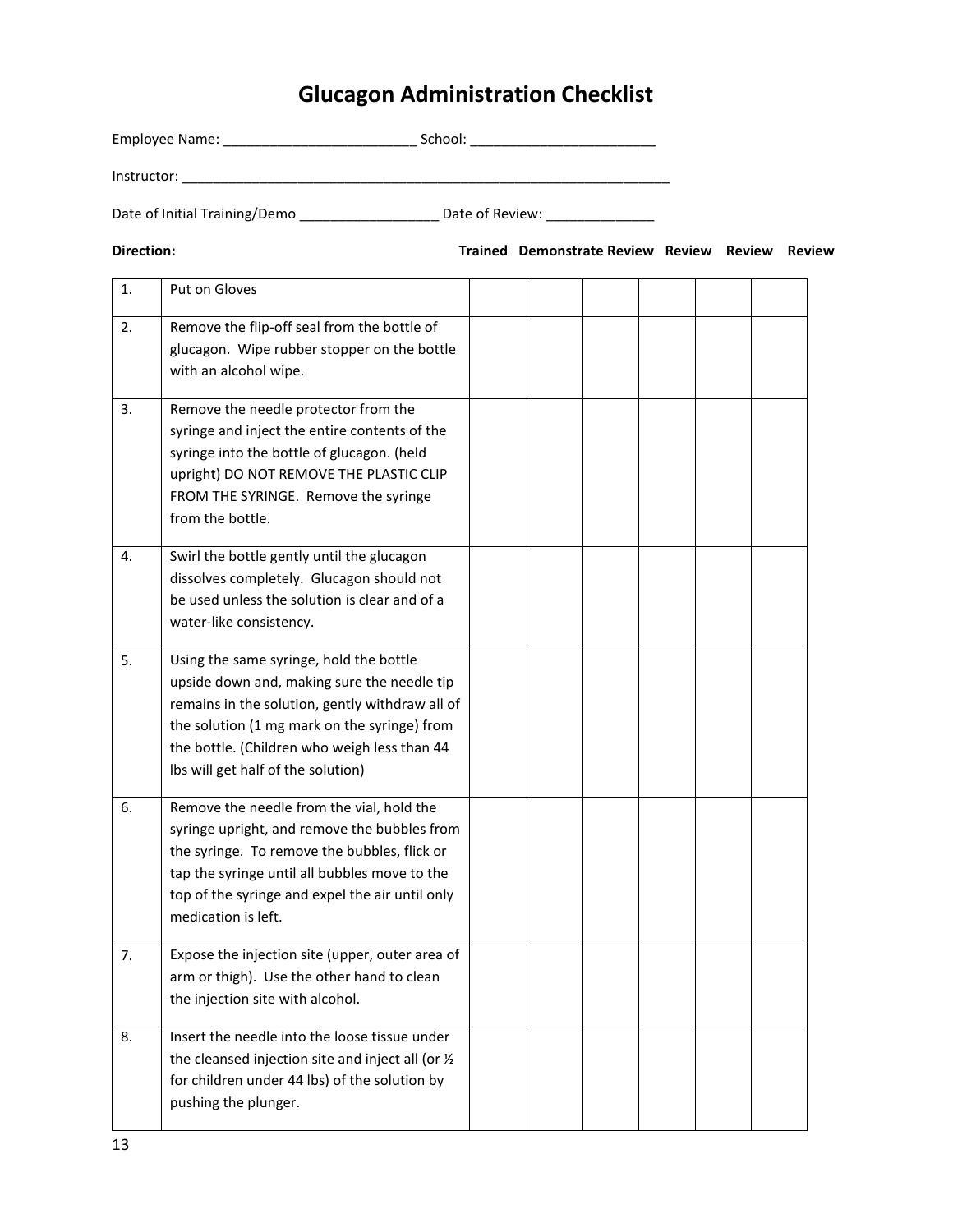| 9.  | Turn the patient on his/her side. When the<br>unconscious person awakes, he/she may<br>vomit. Turning the patient on his/her side<br>will prevent him/her from choking.                                                   |  |  |  |
|-----|---------------------------------------------------------------------------------------------------------------------------------------------------------------------------------------------------------------------------|--|--|--|
| 10. | Call 911 and tell them the glucagon has been<br>used.                                                                                                                                                                     |  |  |  |
| 11. | Feed the patient as soon as he/she awakens<br>and is able to swallow by giving them a fast<br>acting source of sugar (soft drink or juice) and<br>a long acting source of sugar (crackers &<br>cheese or a meat sandwich) |  |  |  |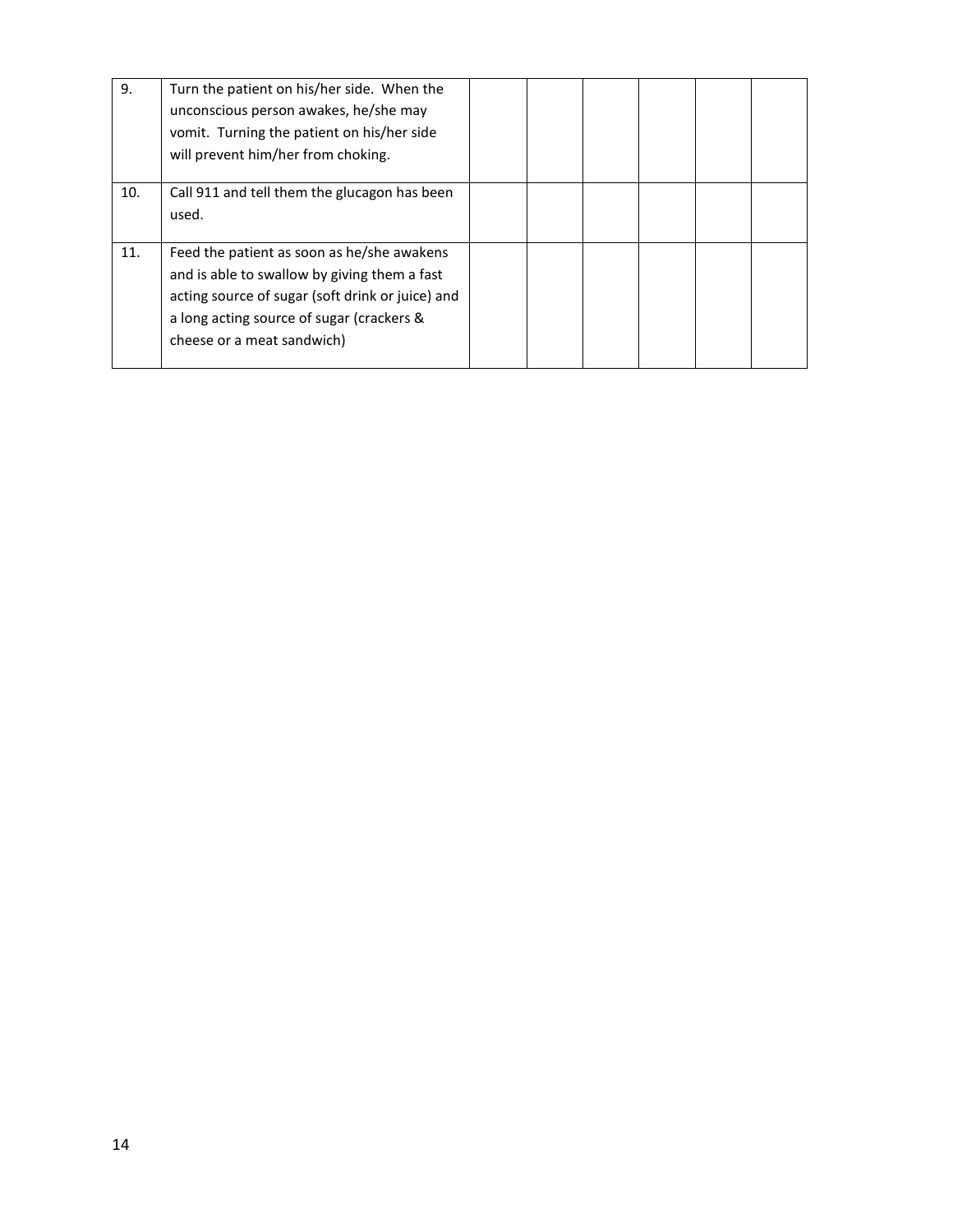## **Diastat Administration Checklist**

| Employee Name:                | School:         |  |
|-------------------------------|-----------------|--|
| Instructor:                   |                 |  |
| Date of Initial Training/Demo | Date of Review: |  |
| Direction:                    |                 |  |

**Trained Demonstrate Review Review Review** 1. Put on Gloves 2. Put person on their side where they can't fall 3. Get the medicine, open the package, and pull out the syringe of Diazepam. 4. Verify the dose which is noted right above the red arrow that says dose on the side of the syringe. 5. Push up with your thumb and pull to remove the cap from the syringe. Be sure you see the seal pin is removed with the cap. 6. Lubricate the rectal tip with lubricating jelly 7. Turn the person on their side facing you 8. Bend upper leg forward to expose the rectum 9. Separate the buttocks and gently insert the syringe tip into the rectum. 10. Slowly count to 3 while gently pushing the plunger in until it stops 11. Slowly count to 3 before removing the syring from the rectum 12. Slowly count to 3 while holding the buttocks together to prevent leakage. 13. Keep the person on their side facing you, note the time given and call 911. 14. Continue to observe until EMS arrives.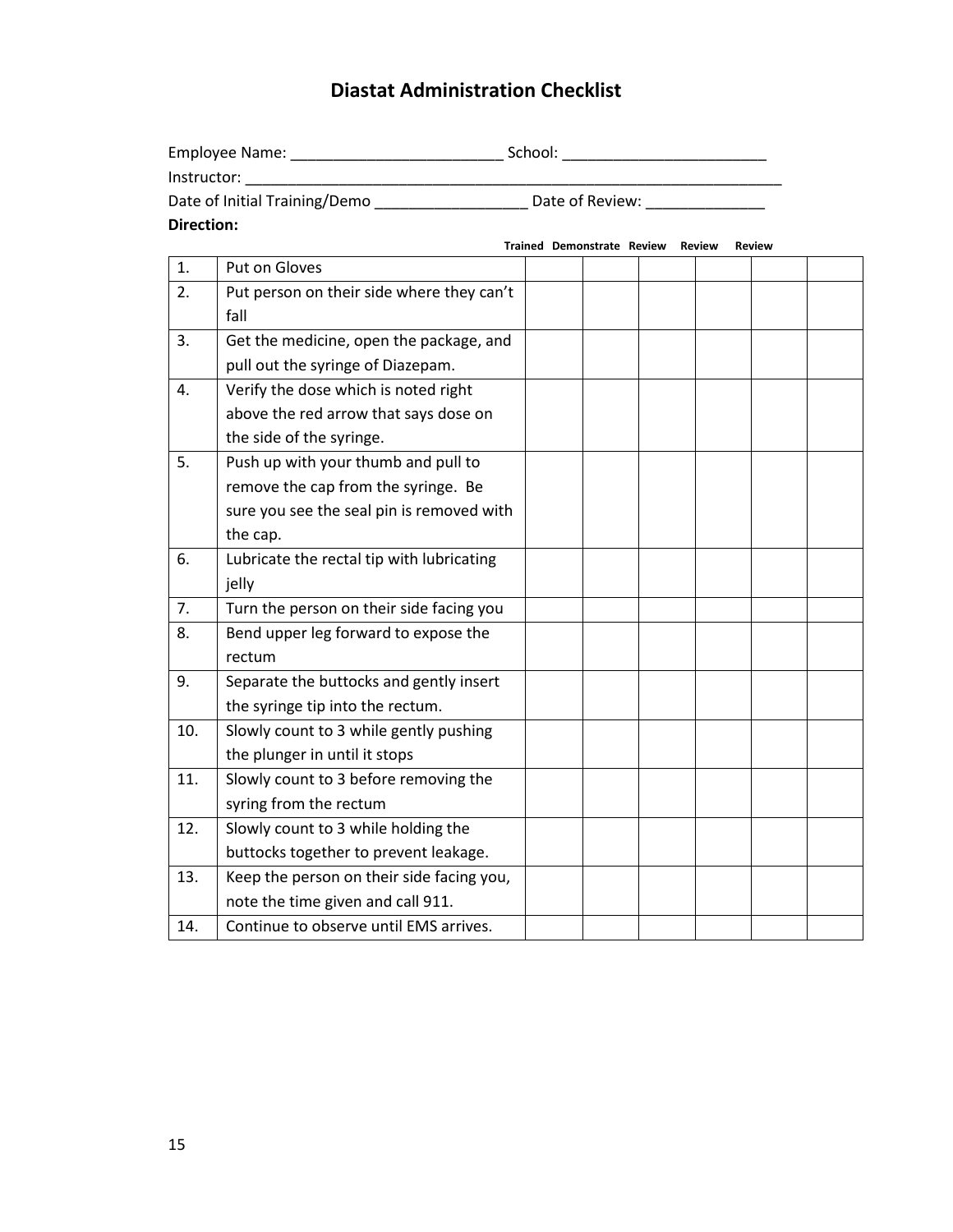# **Epi-Pen Administration Checklist**

|                   |                                                                                                                   |                | Date of Initial Training/Demo __________________ Date of Review: _______________ |  |                    |  |                      |               |  |
|-------------------|-------------------------------------------------------------------------------------------------------------------|----------------|----------------------------------------------------------------------------------|--|--------------------|--|----------------------|---------------|--|
| <b>Direction:</b> |                                                                                                                   | <b>Trained</b> |                                                                                  |  | Demonstrate Review |  | <b>Review Review</b> | <b>Review</b> |  |
| 1.                | Grasp auto-injector firmly<br>in your fist                                                                        |                |                                                                                  |  |                    |  |                      |               |  |
| 2.                | Have the orange tip<br>pointing down                                                                              |                |                                                                                  |  |                    |  |                      |               |  |
| 3.                | Pull off the blue safety<br>release                                                                               |                |                                                                                  |  |                    |  |                      |               |  |
| 4.                | Place the Epi-Pen near<br>the outer thigh, with the<br>orange tip pointing<br>directly at the thigh               |                |                                                                                  |  |                    |  |                      |               |  |
| 5.                | Swing and firmly push<br>against outer thigh,<br>keeping it pointed<br>perpendicular (at a 90%<br>angle) to thigh |                |                                                                                  |  |                    |  |                      |               |  |
| 6.                | After the "click", hold<br>firmly for 10 seconds.<br>Must document<br>time/date of epi pen<br>administration.     |                |                                                                                  |  |                    |  |                      |               |  |
| 7.                | Call 911 and give the Epi-<br>Pen to the paramedics<br>when they arrive                                           |                |                                                                                  |  |                    |  |                      |               |  |